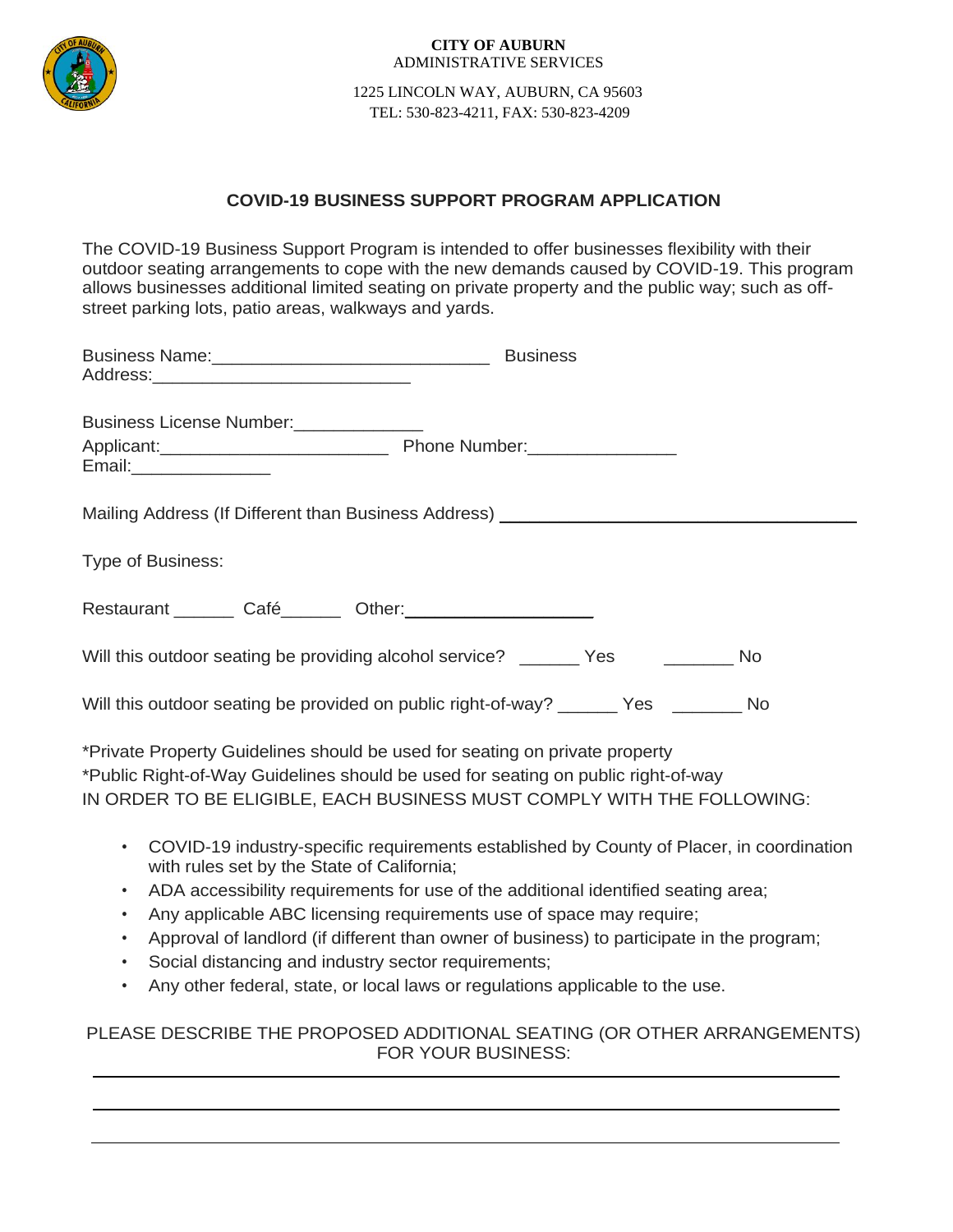

### **CITY OF AUBURN** ADMINISTRATIVE SERVICES

 1225 LINCOLN WAY, AUBURN, CA 95603 TEL: 530-823-4211, FAX: 530-823-4209

## *PLEASE ATTACH A SKETCH OF ADDITIONAL BUSINESS AREAS IDENTIFIED.*

ANTICIPATED START DATE OF PROGRAM:\_\_\_\_\_\_\_\_\_\_\_\_

THESE ADDITIONAL TERMS APPLY FOR THE DURATION OF THE PROGRAM:

- The City may deny the proposed plan for failure to comply with the requirements of this program or federal, state, or local laws or regulations;
- For liability and ABC considerations, adjacent or additional space use must be on the same parcel or an adjacent parcel owned by the same party or a parent or subsidiary of the party;
- Program may be extended based on City staff's review of operational impacts and need;
- The City may revoke temporary approval for any business failing to abide by program requirements and in order to maintain compliance with County of Placer and State of California industry sector requirements and/or federal, state, or local law or regulations.

This application must be signed by a person who can legally bind the business. By signing here, submitting this application, and participating in the Business Support During COVID-19 Program, the business for which this application is submitted agrees to indemnify, defend, and hold harmless the City, its officers, employees, agents, and volunteers, from and against any and all claims, losses, damages, suits, liabilities, and costs of any kind (including, but not limited to, reasonable attorneys' fees) which may arise from or relate to: (1) the City's approval of this application and any determinations related thereto, and (2) any operation, use, or related activity authorized by or under the approval of this application.

Signing and submitting this application also indicates acknowledgement, understanding, and adherence to City of Auburn and State guidelines pursuant to the Covid 19 pandemic and of the terms and conditions of this program and the requirements herein.

**Signed: \_\_\_\_\_\_\_\_\_\_\_\_\_\_\_\_\_\_\_\_\_\_\_\_\_\_\_\_\_\_\_\_\_\_\_** 

Date: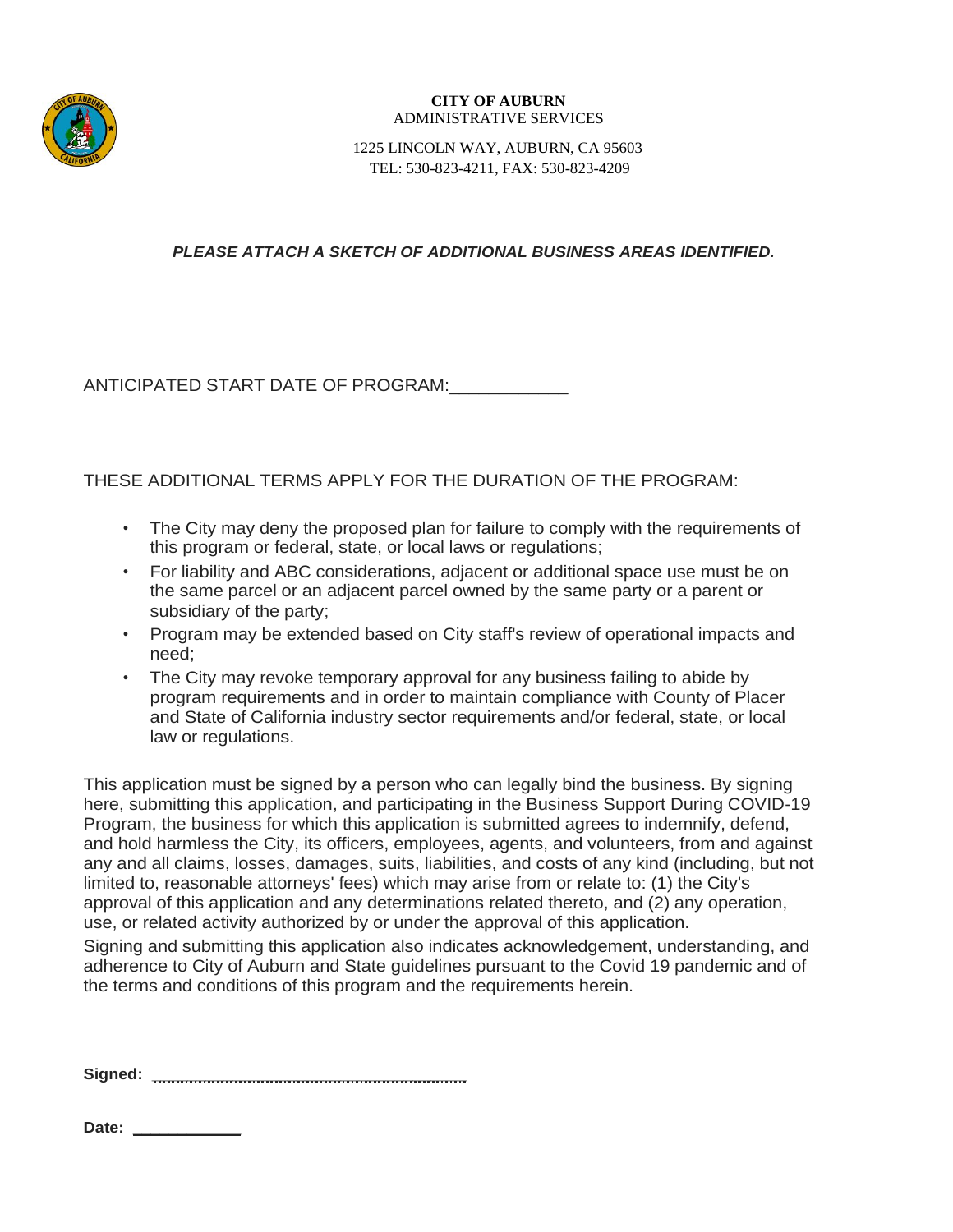

# **COVID-19 BUSINESS SUPPORT PROGRAM GUIDELINES (PRIVATE PROPERTY)**

The City of Auburn has developed this COVID-19 Business Support Program (the "Program") to assist our businesses in providing expanded outdoor commercial space. The Program is temporary and is specifically intended for businesses who want to create their own outdoor commercial areas on private property. These areas will be under the sole control of the applicant. Eligible businesses are those businesses with an active business tax certificate from the City of Auburn and with all other necessary permits, licenses, and other authorizations from the State of California, Placer County, and the City of Auburn.

This Program will only be in effect for so long as the declared local emergency is in effect and may be modified or rescinded at an earlier date. Except as modified herein, all conditions in and approvals of permits, licenses, and other authorizations issued by the City of Auburn, and any other law or regulation applicable to the use, shall continue in full force and effect. When this Program is no longer in effect, all such conditions and approvals in permits, licenses, and other authorizations, and all such laws and regulations, modified herein shall continue unmodified.

The following documents are required in order to determine Program eligibility for outdoor commercial uses in the City of Auburn:

- Signed COVID-19 Business Support Program Application
- Initialed COVID-19 Business Support Program Specific Requirements
- Provide a Certificate of Liability Insurance with Endorsement (City of Auburn endorsed on Certificate)
- Provide a Site Plan diagram of proposed outdoor business lay-out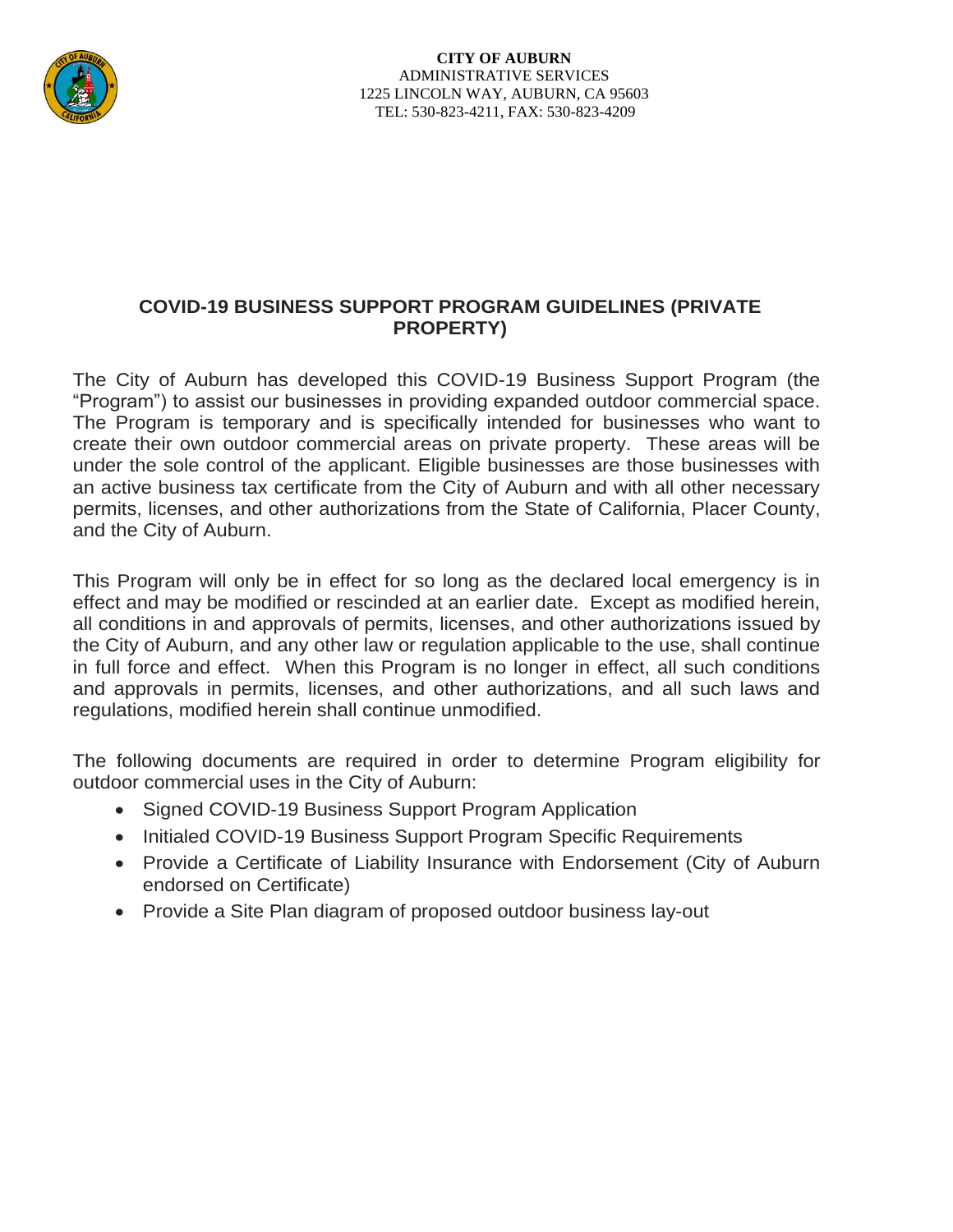

# **COVID-19 BUSINESS SUPPORT PROGRAM**

## **SPECIFIC REQUIREMENTS:**

Initial the following Conditions of Use: Outdoor business uses located on private property during the COVID-19 Public Health Emergency must meet certain standards and conditions of use. Please read and initial to indicate the proposed site meets these requirements:

**Private Property:** Outdoor use may include off-street parking lots, patio areas and yards;

- Adequate Clearance for Social Distancing: Any outdoor table and seating must maintain a minimum sidewalk clearance and pedestrian through zone of 6-feet from any physical obstruction to allow pedestrians to maintain adequate social distancing when passing by patrons at a table.
- **Seating Area Allowance for Social Distancing:** The seating provided shall allow for patrons to maintain a minimum 6-foot social distance from the nearest group of other patrons seated in the same area;
- **Site Maintenance:** Seating areas shall be maintained free of litter, refuse and debris. The area shall be scrubbed and mopped to remove any food or drink stains on a daily basis by the permittee. Such cleaning shall be in accordance with the City's Storm Water Management and Discharge Control Program, which prohibits any discharge other than storm water into the storm water drainage system. Failure to maintain the site shall be cause terminate this authorization.
- **Structural Safety:** Unless exempted by the California Building Code, plan documents submitted under this Program for any equipment or appurtenances shall bear the stamp and wet signature of an architect or a civil or structural engineer licensed by the State of California;
- \_\_\_\_ **ADA Compliance:** Permittee shall comply with all requirements of the Americans with Disabilities Act and provide sufficient clearance and walkway space to allow safe access and egress. 5% (no less than 1) of dining seating shall be accessible. Tops of tables shall be 26"-30" high, and clear floor space and knee clearance shall be provided. Accessible seating clear floor space shall be sloped no more than 2% in any direction. If multiple accessible dining spaces are required, they shall be distributed throughout the tables. Doors/gates shall provide 34" clear openings, with a 10" smooth surface on the push side;
- **Path of Travel:** A means of egress and a compliant path of travel is required;
- \_\_\_\_ **Term:** The authorization is valid until September 15, 2020 or until the declared local emergency has ended, whichever is sooner. The term may be extended in the City's sole discretion
- Termination or Denial: The City reserves the right to revoke or deny authorization for a business that (i) creates an obstruction to, or causes congestion of, pedestrian or vehicular traffic if it finds the installation represents a danger to the health, safety or general welfare of the public (ii) violates the requirements of the Program, the Governor's Executive Orders, the Placer County Health Orders, or other applicable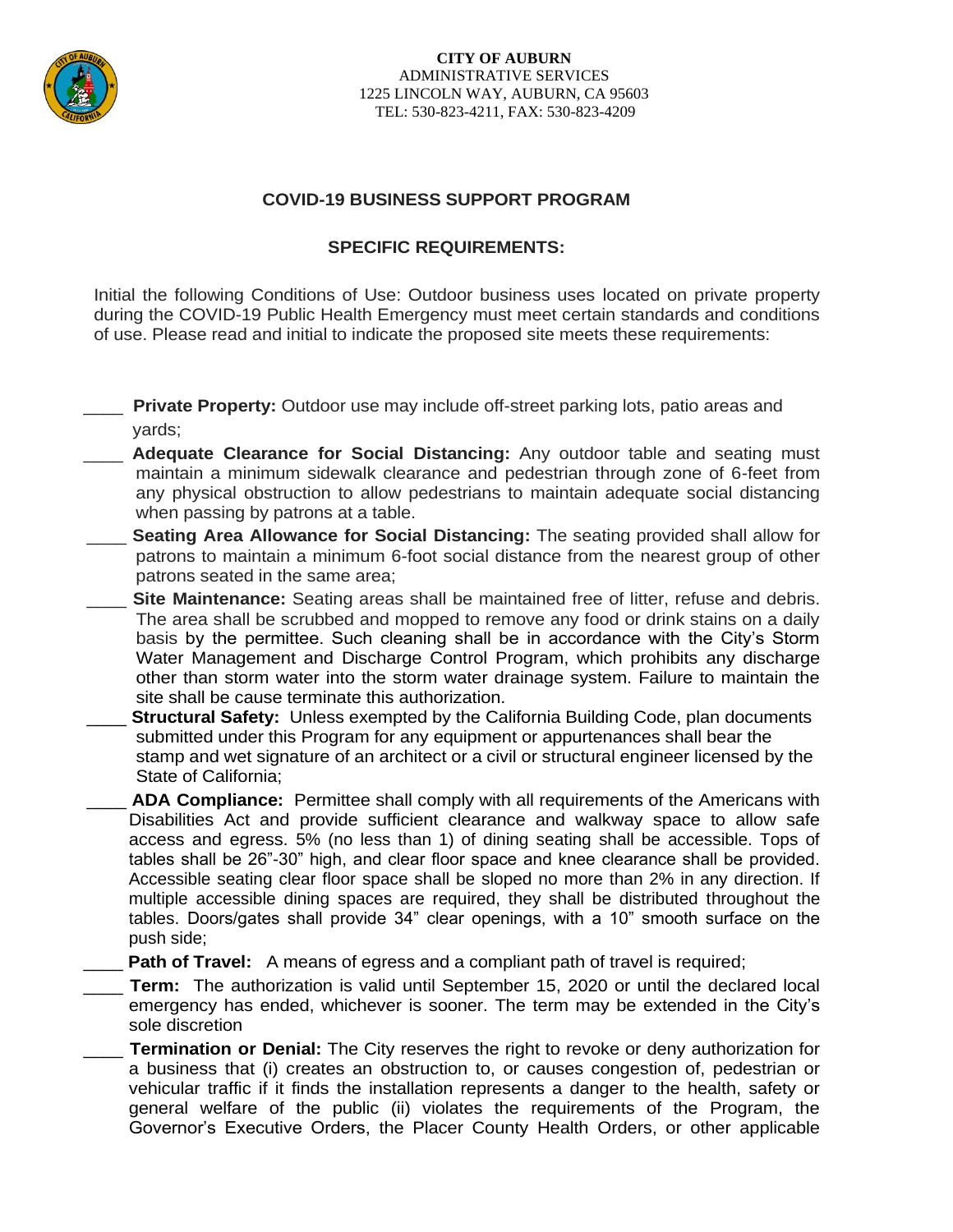

### **CITY OF AUBURN** ADMINISTRATIVE SERVICES 1225 LINCOLN WAY, AUBURN, CA 95603 TEL: 530-823-4211, FAX: 530-823-4209

laws or regulations;

- Permanence: No permanent improvements, items, or structures shall be installed on City of Auburn property.
- **Removal:** Applicant agrees to discontinue use immediately and remove all temporary improvements, items, structures, materials, tables, fencing, and other things within 48 hours of notification by the City or an application for permanent use shall be made and associated fees shall be paid. Types of applications required may include, but are not limited to: historic design review, civic design review, encroachment permits, and building permits. Acceptance of applications does not guarantee approval;
- **Owner Information:** Applicant has consulted with and received authorization of the property owner for the temporary use, including the size and location of the temporary use;
- **Location:** Business activity must be limited to the property on which the business is located (i.e., the same APN);
- **ABC Approval:** Establishments that serve alcoholic beverages in the outdoor dining area shall be required to meet all requirements of the Alcoholic Beverage Control (ABC) Board and any other federal, state, or local laws and regulations governing the sale and consumption of alcoholic beverages;
- Site Plan: In order to review applications in a timely manner, please submit a site plan of the proposed Outdoor Dining area, no smaller than 8.5" x 11". Plans may be drawn by hand but must show all relevant dimensions or be drawn to scale with the scale clearly indicated on the plan. Please include the following:
	- Identify location of business
	- Show the proposed business layout
- **Inspections:** All permitted locations may be inspected and applicant authorizations such inspections during normal business hours.
	- Hours of Operation: Authorization grants outdoor dining until 10:00 p.m;
- **Safety:** Property owner is responsible for providing adequate separation between seating area and vehicular traffic;

**----------------------------------------------------------------------------------------------------------------------------** 

- \_\_\_\_ **Other:**
	- No extension cords
	- No amplified music

**Signed: \_\_\_\_\_\_\_\_\_\_\_\_\_\_\_\_\_\_\_\_\_\_\_\_\_\_\_\_\_\_\_\_\_**

**Date: \_\_\_\_\_\_\_\_\_\_\_\_**

**FOR CITY OF AUBURN USE:** 

**Date Approved\_\_\_\_\_\_\_\_\_\_\_\_\_\_** 

**Conditions of Approval\_\_\_\_\_\_\_\_\_\_\_\_\_\_\_\_\_\_\_\_\_\_\_\_\_\_\_\_\_\_\_\_\_\_\_\_\_\_\_\_\_\_\_\_\_\_\_\_\_\_\_\_\_\_**